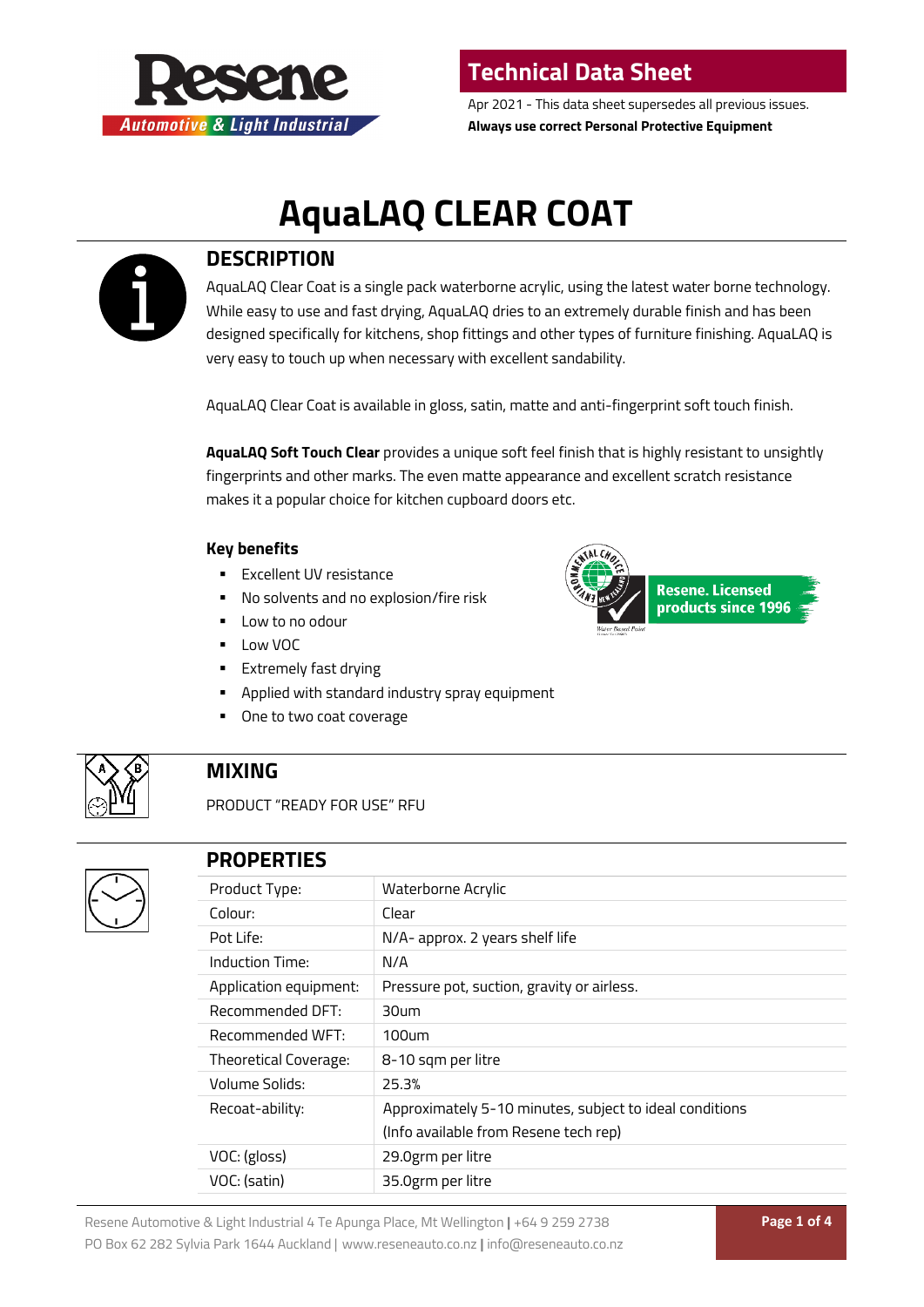

Apr 2021 - This data sheet supersedes all previous issues. **Always use correct Personal Protective Equipment**

| VOC: (matte)     | 34.4grm per litre                |
|------------------|----------------------------------|
| Durability:      | Extremely good                   |
| UV resistance:   | <b>Excellent</b>                 |
| Gloss Level:     | Available in varied gloss levels |
| Levelling:       | Excellent                        |
| Vertical Holdup: | Excellent                        |
|                  |                                  |



# **APPLICATION**

**Substrates**

Can be applied over correctly prepared and sealed:

- MDF board
- Wood substrates
- **Most plastics and laminates**
- **-** Hardwoods
- Veneers

#### **Surface Preparation**

All substrates should be sealed with AquaLAQ Quick Dry Sealer. Sanded with 400-500 grit to a smooth finish and cleaned thoroughly with a tack rag.

#### **Spray Equipment**

| Airless Spray Gun - Graco 395 or similar 3200 PSI, 3 Litres/min |                    |
|-----------------------------------------------------------------|--------------------|
| Tip Size:                                                       | Graco FFLP 410/412 |
| Spray pressure:                                                 | 1100 psi           |

#### **Pressure Pot**

| Tip Size:       | $\overline{\phantom{0}}$<br>$\overline{\phantom{a}}$ |
|-----------------|------------------------------------------------------|
| Spray pressure: | 2Bar                                                 |

#### **Air Assisted Airless**

| ---------<br>___ |            |
|------------------|------------|
| Tip Size:        | 10-13 thou |
| Spray Pressure:  | 2Bar       |

#### **Conventional Spray**

| Tip Size:       | $1.3 - 1.4$ |
|-----------------|-------------|
| Spray Pressure: | 2Bar        |

Note: All spray setups are recommended starting points and may need adjustments to suit the equipment and conditions.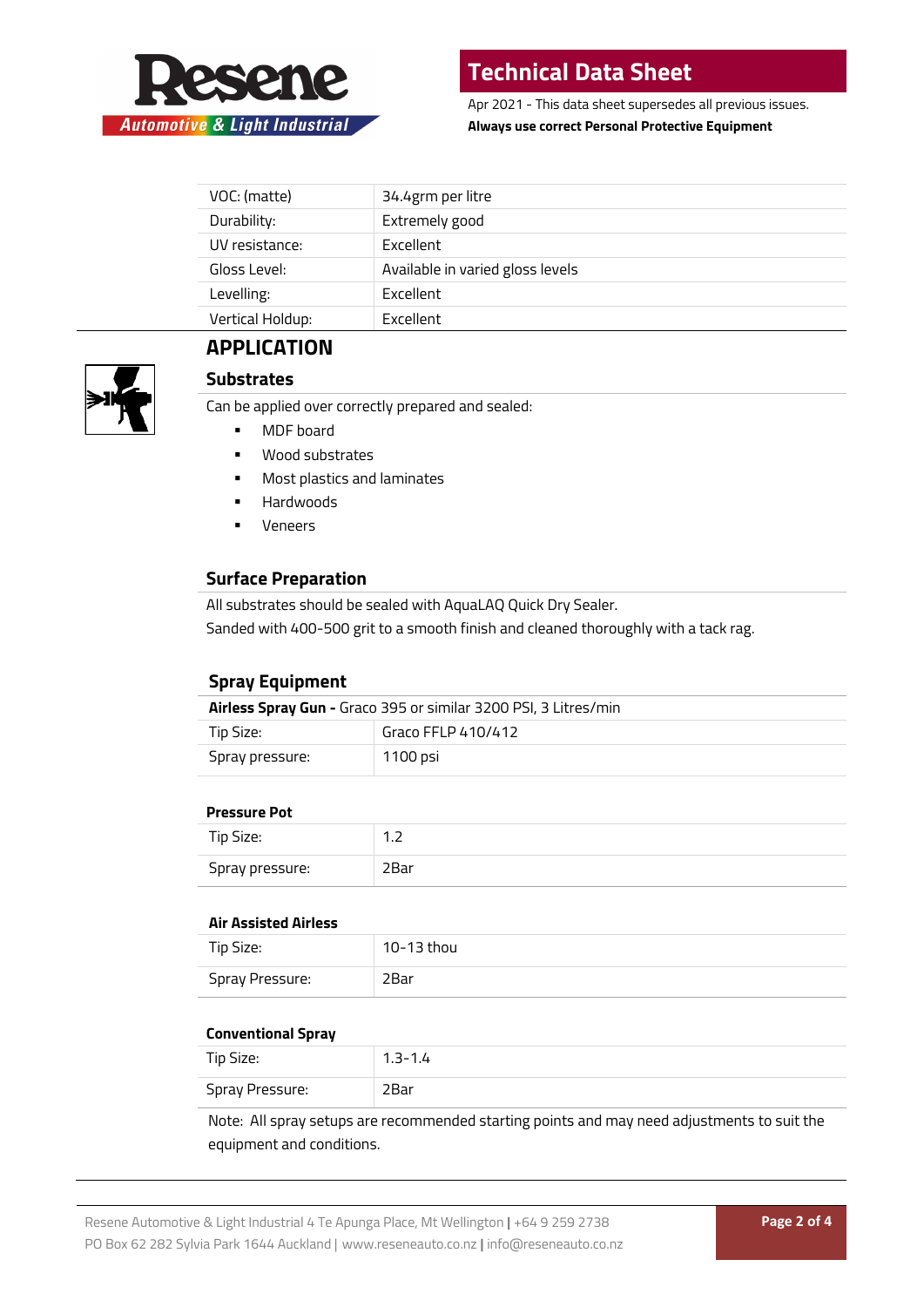

Apr 2021 - This data sheet supersedes all previous issues. **Always use correct Personal Protective Equipment**

**CAUTION: Prior to using AquaLAQ in air or air assisted pumps, we recommend that the pump and spray equipment is stripped and cleaned to remove any contamination from solvent based paints. This includes replacing the lube with a water based product such as Binks Water based lube, which is available from Resene Automotive and Light Industrial.**



### **DIRECTIONS FOR USE**

| Ensure paint is at room temperature or a minimum of 15 degrees C prior to application |                                                                             |
|---------------------------------------------------------------------------------------|-----------------------------------------------------------------------------|
| Mixing:                                                                               | Stir thoroughly, mixing from the bottom of the pail towards the top.        |
| Thinning:                                                                             | Resene Hot Weather Additive can be used up to 2% (20ml/litre) to            |
|                                                                                       | improve flow and slow drying, when approved by Resene.                      |
| Filtering:                                                                            | Filter through a standard 190-micron filter.                                |
| <b>Application Method:</b>                                                            | Apply a $\chi$ coat, wait to flash off as gloss level reduces, then apply a |
|                                                                                       | full wet coat at 100 microns WFT.                                           |
|                                                                                       | Flash off time in ideal conditions would be 5-10 minutes.                   |
| Dry Time:                                                                             | Touch dry 10-20 minutes subject to ideal conditions. Minimum                |
|                                                                                       | 20 degrees, less than 70% humidity, with good airflow.                      |
| No. of Coats:                                                                         | One to two coats.                                                           |

#### **DRYING/CURING**

Best Practice:

- Once substrates have been painted, move them well away from paint application area immediately, to reduce overspray issues related to dry spray which is generated easily with waterborne coatings.
- Once the coating is touch dry, move into a drying room for 8-12 hours (overnight is ideal) to ensure the coating has fully cured.

Drying conditions:

- 24 degs C, rH of less than 70% and good airflow across the surface of the product is considered ideal.
- Direct heat & sunlight can cause skinning of the painted surface, so protect if possible in these conditions.



# **HEALTH & SAFETY**

ALWAYS READ THE SAFETY DATY SHEET (SDS) PRIOR TO USE. Observe the precautionary notices displayed on the container.

#### **PPE:**

Always wear a suitable spray suit, respirator and eye protection when spray painting. Whilst AquaLAQ is a low VOC waterbased product, with minimal risks please consult the SDS for full information on health and safety related to this product

#### **Disposal:**

AquaLAQ and its packaging can be returned to any Paint Wise Resene shop throughout NZ for safe disposal and recycling.